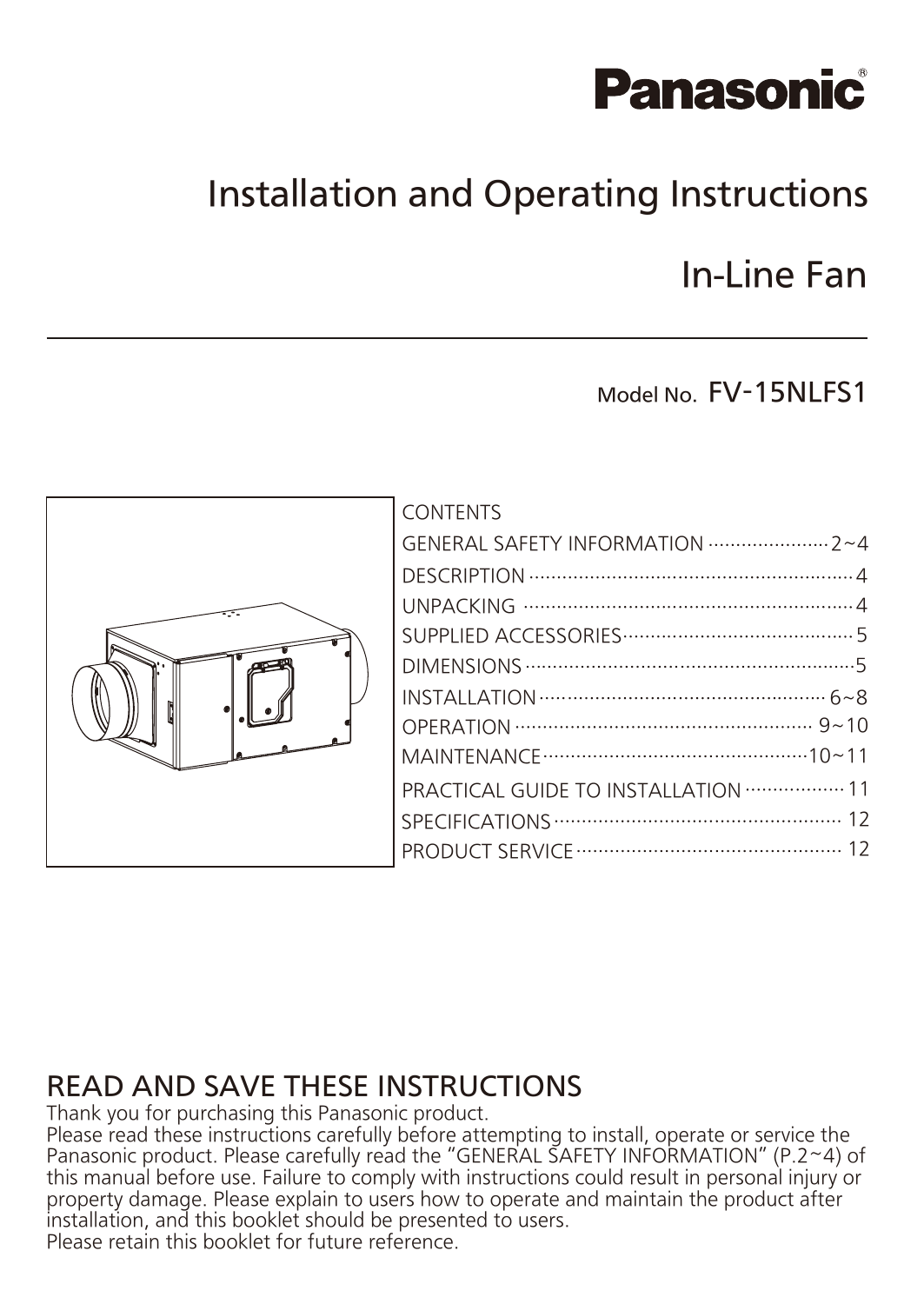### GENERAL SAFETY INFORMATION

#### For Your Safety

To reduce the risk of injury, loss of life, electric shock, fire, malfunction, and damage to equipment or property, always observe the following safety precautions.

#### Explanation of symbol word panels

The following symbol word panels are used to classify and describe the level of hazard, injury, and property damage caused when the denotation is disregarded and improper use is performed.



Denotes a potential hazard that could result in death or serious injury.



Denotes a hazard that could result in minor injury.

**NOTICE** 

Denotes a hazard that could result in property damage.

The following symbols are used to classify and describe the type of instructions to be observed.

This symbol is used to alert users to a specific operating procedure that must not be performed.

This symbol is used to alert users to a specific operating procedure that must be followed in order to operate the product safely.



This symbol is used to alert users not to disassemble the equipment.

This symbol is used to alert users to make sure of grounding when using the equipment with the grounding terminal.

# WARNING

TO REDUCE THE RISK OF FIRE, ELECTRIC SHOCK OR PERSONAL INJURY, OBSERVE THE FOLLOWING :

Do not use this product with any solid-state control device. Solid-state controls may cause harmonic distortion which can cause motor humming noise.

Do not install with a method which is not approved in the instructions.

Do not disassemble the product for reconstruction. It may cause fire or electric shock.



Before servicing or cleaning product, switch power off in control box and lock the service disconnecting means to prevent power from being switched on accidentally. When the service disconnecting means cannot be locked, securely fasten a prominent warning device, such as a tag, to the service panel.

Installation work and electrical wiring must be done by qualified person(s) in accordance with all applicable codes and standards, including fire-rated construction.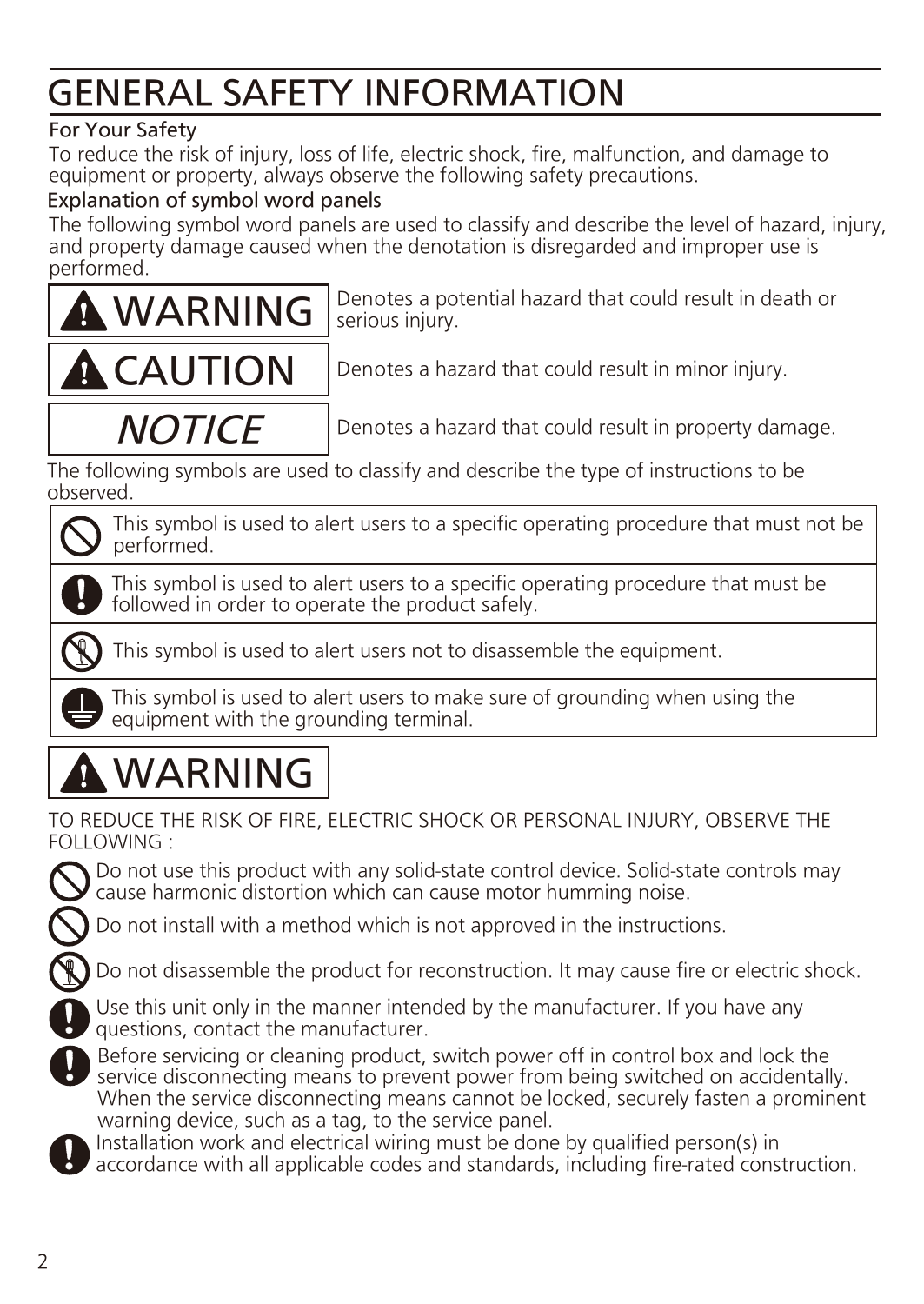### GENERAL SAFETY INFORMATION

When cutting or drilling into ceiling, do not to damage metal objects, electrical wiring and other hidden utilities. Ducted fans must always be vented to the outdoors. Ceiling must be subjected to static load more than five times the weight of the product. A statement to the effect that when the product is to no longer be used, it must not be left in place but remove, to prevent it from possibly falling. Do not kink the power cord.<br>
Do not kink the power cord. to be upside Never place a switch where it can be reached from a tub or shower. The product must be properly grounded. Make certain that the electric service supply voltage is AC 120 V, 60 Hz. Put the product on the hanger securely. Otherwise, it may drop. Protect the power cord from sharp edges, oil, grease, hot surfaces, chemicals or other objects. Do not install the product as the directions shown in right. Otherwise, it may cause electric shock. (Fig.A) Follow all local electrical and safety codes, as well as the National Electrical Code (NEC) and the Occupational Safety and Health Act (OSHA). Always disconnect the power source before working on or near the fan or motor. Sufficient air is needed for proper combustion and exhausting of gases through the flue (chimney) of fuel burning equipment to prevent backdrafting. Follow the heating equipment manufacturer's quideline and safety standards such as those published by the National Fire Protection Association (NFPA), and the American Society for Heating Refrigeration and Air Conditioning Engineers (ASHRAE) and the local code authorities. Install this product in the area where the temperature is between14 °F (-10 °C)~104 °F (40 °C). CAUTION The special-purpose or dedicated parts, such as mounting fixtures, must be used if suchparts are provided. Floor 45 45 Cooking equipment (Cooking area) Do not install above or inside this area Fig. B Fig. A Not for use in cooking area. (Fig.B) This fan shall not be installed behind a suspended floor/ ceiling or a structural wall, ceiling, or floor.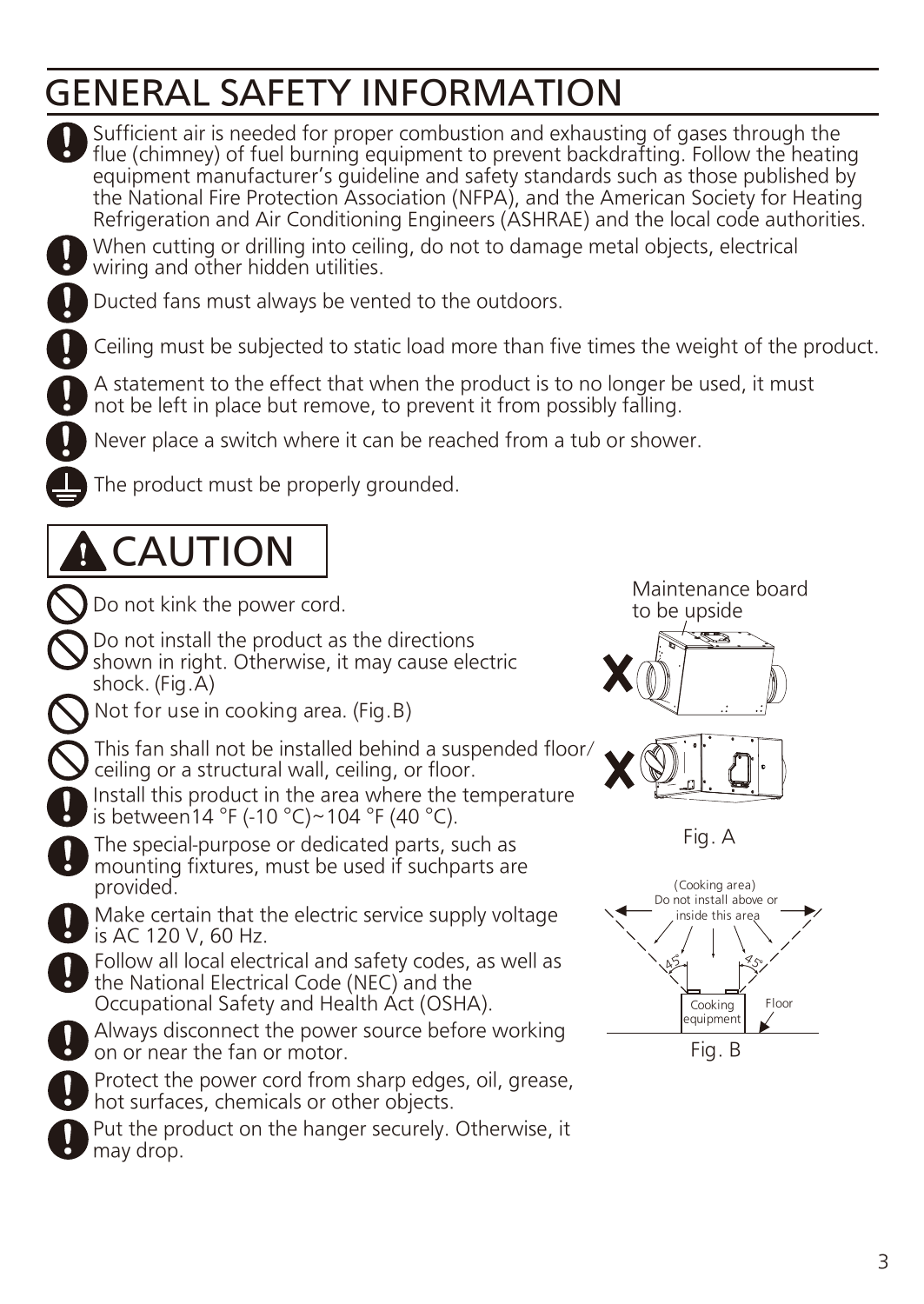### GENERAL SAFETY INFORMATION

# **NOTICE**

Do not install the product where ducts are configured as shown below.



# **DESCRIPTION**

This product uses a sirocco fan driven by a DC motor powered by an integral transformer. The motor is designed to have long operating life, high dynamic response, higher speed ranges with saving energy. The blower uses a high-capacity sirocco fan developed to reduce the noise level.

### UNPACKING

Unpack and remove product carefully from carton. Refer to the supplied accessories list to verify that all parts are present.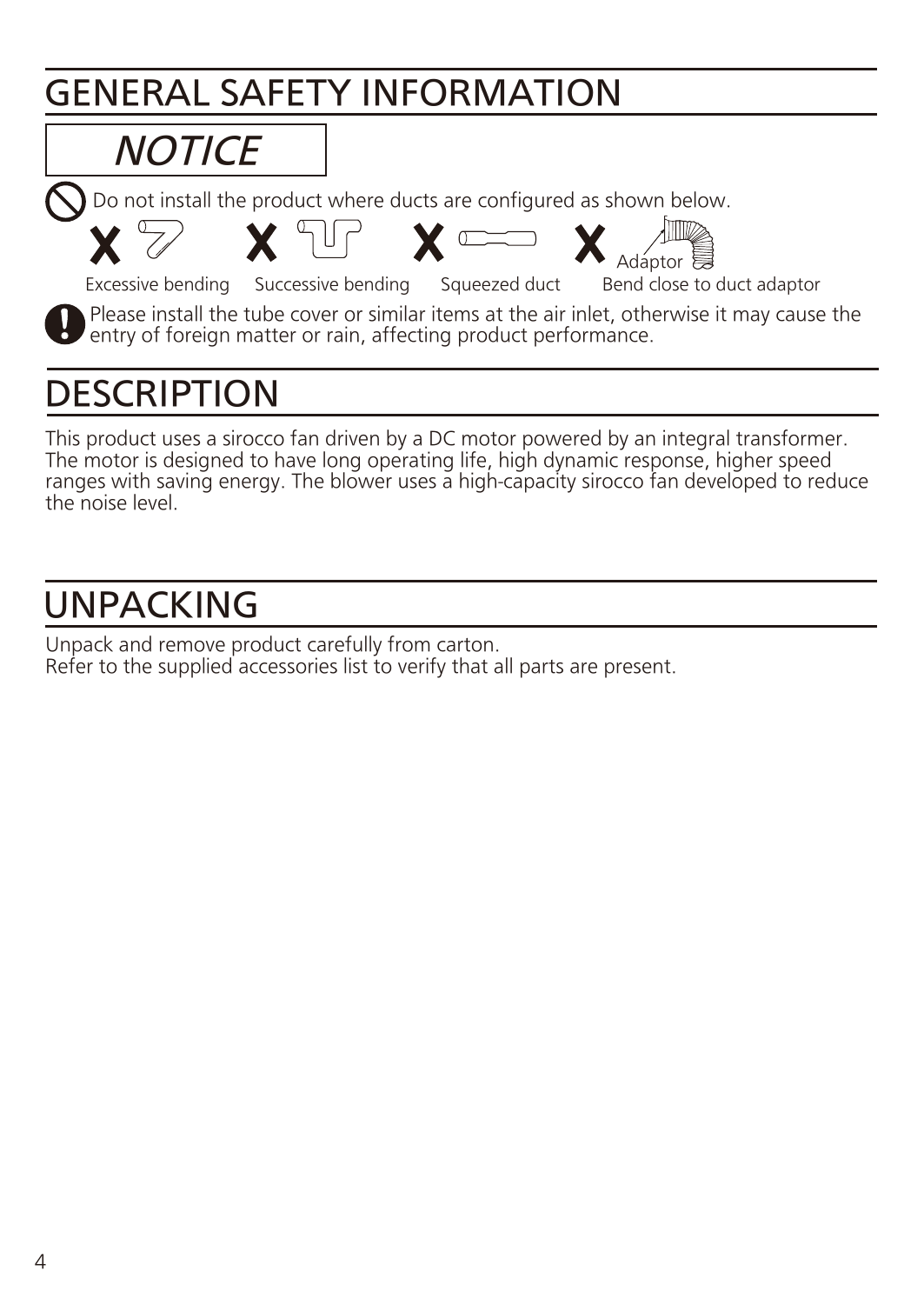### SUPPLIED ACCESSORIES

| Part name                                  | Appearance   | Quantity |
|--------------------------------------------|--------------|----------|
| Hanger                                     | $\circ$      | 3        |
| Screw<br>(M4X8)                            | $\mathbb{P}$ | 10       |
| Installation and<br>operating instructions |              |          |
| Limited warranty                           |              |          |

### DIMENSIONS



Unit : inch (mm)

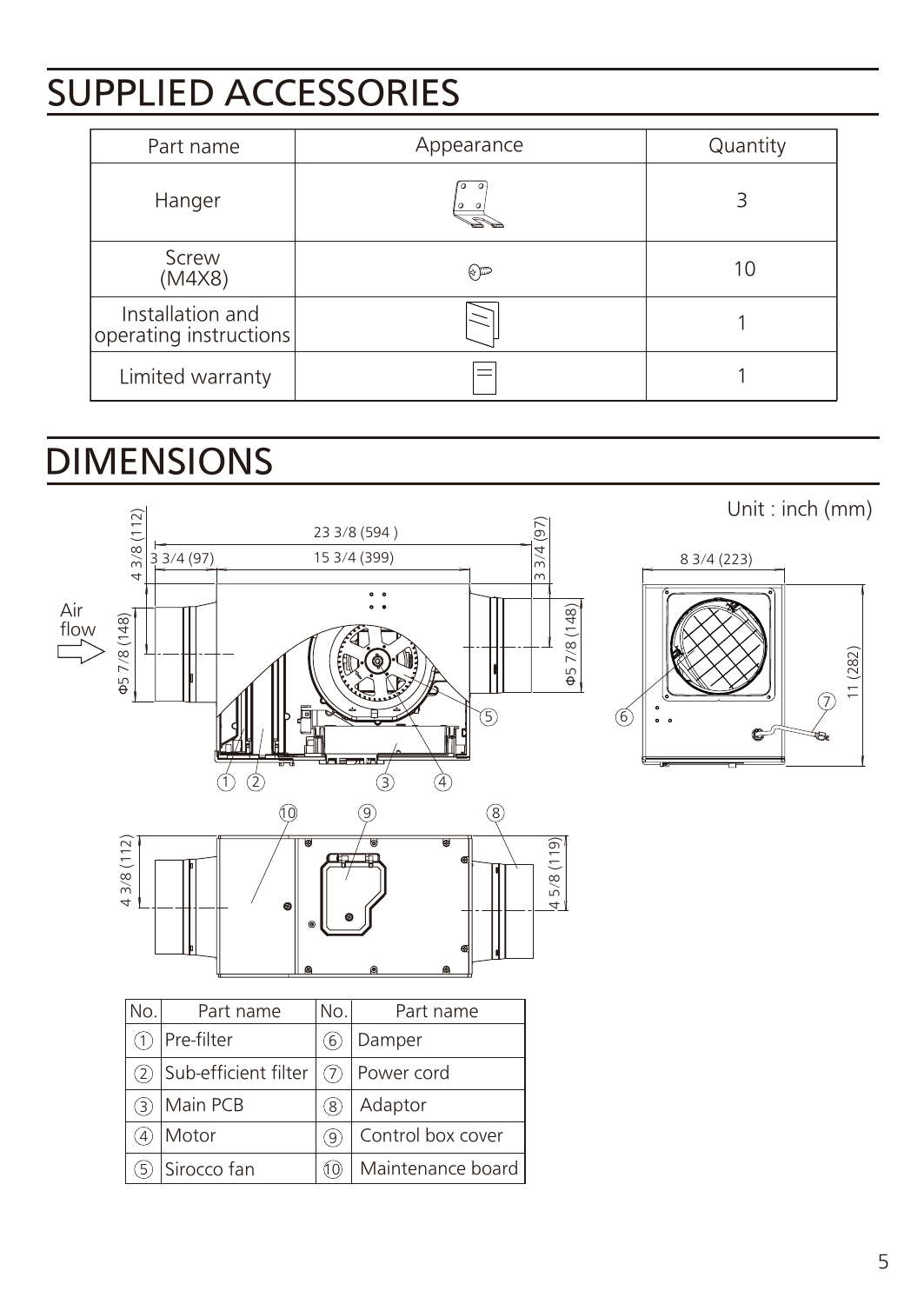# INSTALLATION

### Before installing please choose the installation direction.

You can install the product with maintenance board towards down or towards side. (Fig.1, Fig.2) If there are joists on ceiling, you should install it with the maintenance board towards down, otherwise you may can not to maintain filter.



### 1-1 Install with the maintenance board towards down

1. Fix the hangers (3 pcs) on fan body by screws. Hanger (Fix by 4 (Fig.3) screws) ত্রি Hanger (Fix by 3 screws) 2.Install hanger bolts on ceiling, and put washers and nuts on bolts. (Hanger bolt, nut and washer Hanger (Fix by 3 screws) Fig.3 should be M8-M10 and no provided.) (Fig.4) 6 3/8 (162) Unit : inch (mm)  $(22)$ 7/8 (22)  $\left[\right.\right]$ 3 1/2 (90)  $7/8($ Ceiling Nut 10 1/2 (267) 10 1/2 (267) Washer 3-Hanger bolts Nut 1 (25) 1/2 (12) Fig.4  $\overline{\mathbb{H}}$  7 (182)  $(22)$ 2 7/8 (74) $7/8$ 3.Install the product on hanger bolts and fix the nuts tightly. (Fig.5) Note Hanger Please use the spirit level to adjust the body, to ensure that the height of the three hangers within  $\pm$  2 mm Fig.5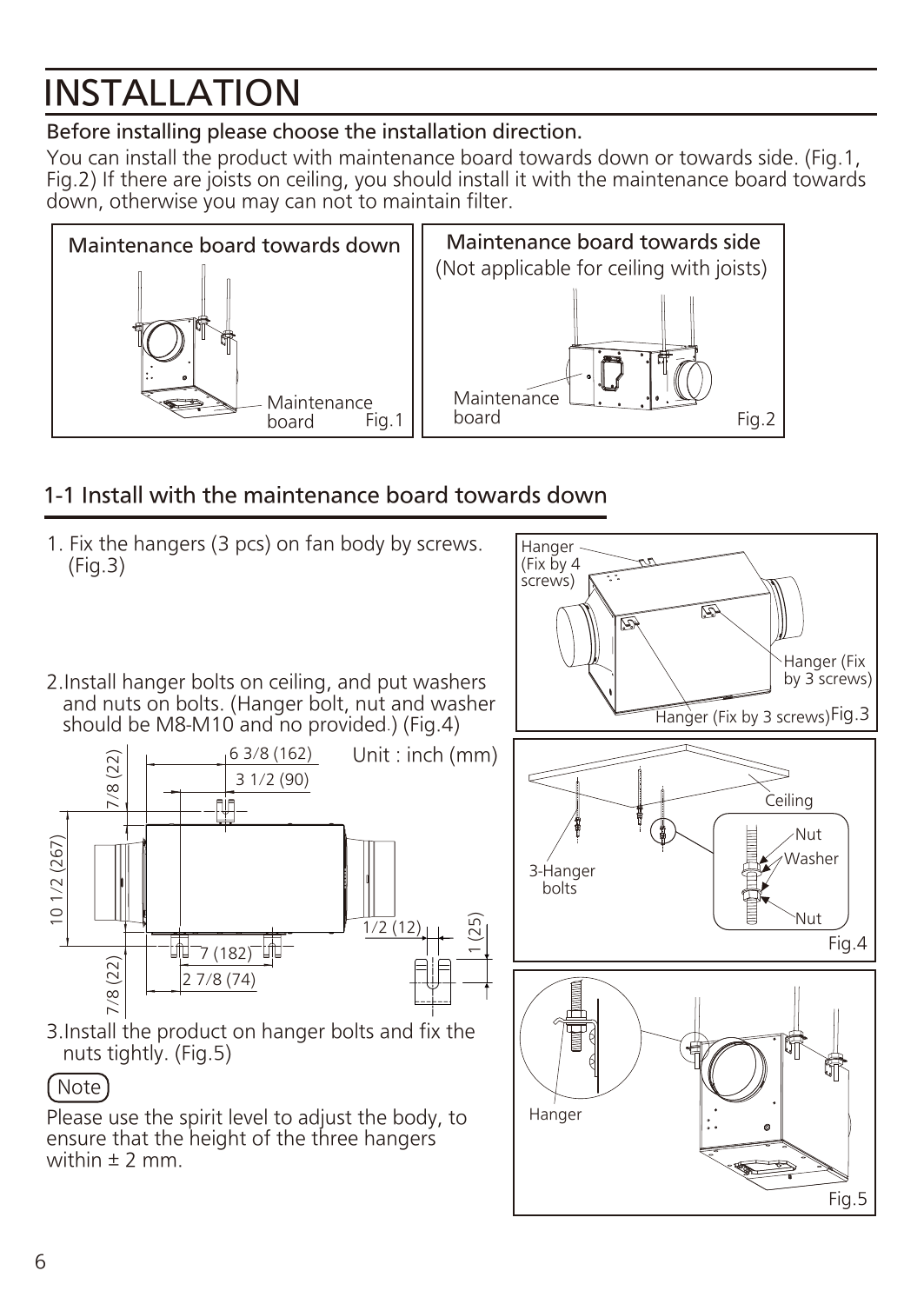# INSTALLATION

### 4.Install Φ6 inch ducts.

(1) Connect the circular duct (suggest using the insulated flexible duct) to adaptor by mastic or approved foil tape.

Place/wrap insulation around duct and/or fan in order to minimize possible condensation buildup within the duct. (Fig.6)

### Note

Install the exterior duct with a declining slope toward outer side at least 1/100. Install the interior duct with a declining slope toward inner side at least 1/100. (Fig.6)

5.Set an square inspection hole of 450 mm or more under the maintenance board. (Fig.7)





6.Twist hand screw open maintenance board and pull out the sub-efficient filter, fill in beginning time on sub-efficient filter, then install back. (Refer Fig. 13~15 on P.10~11)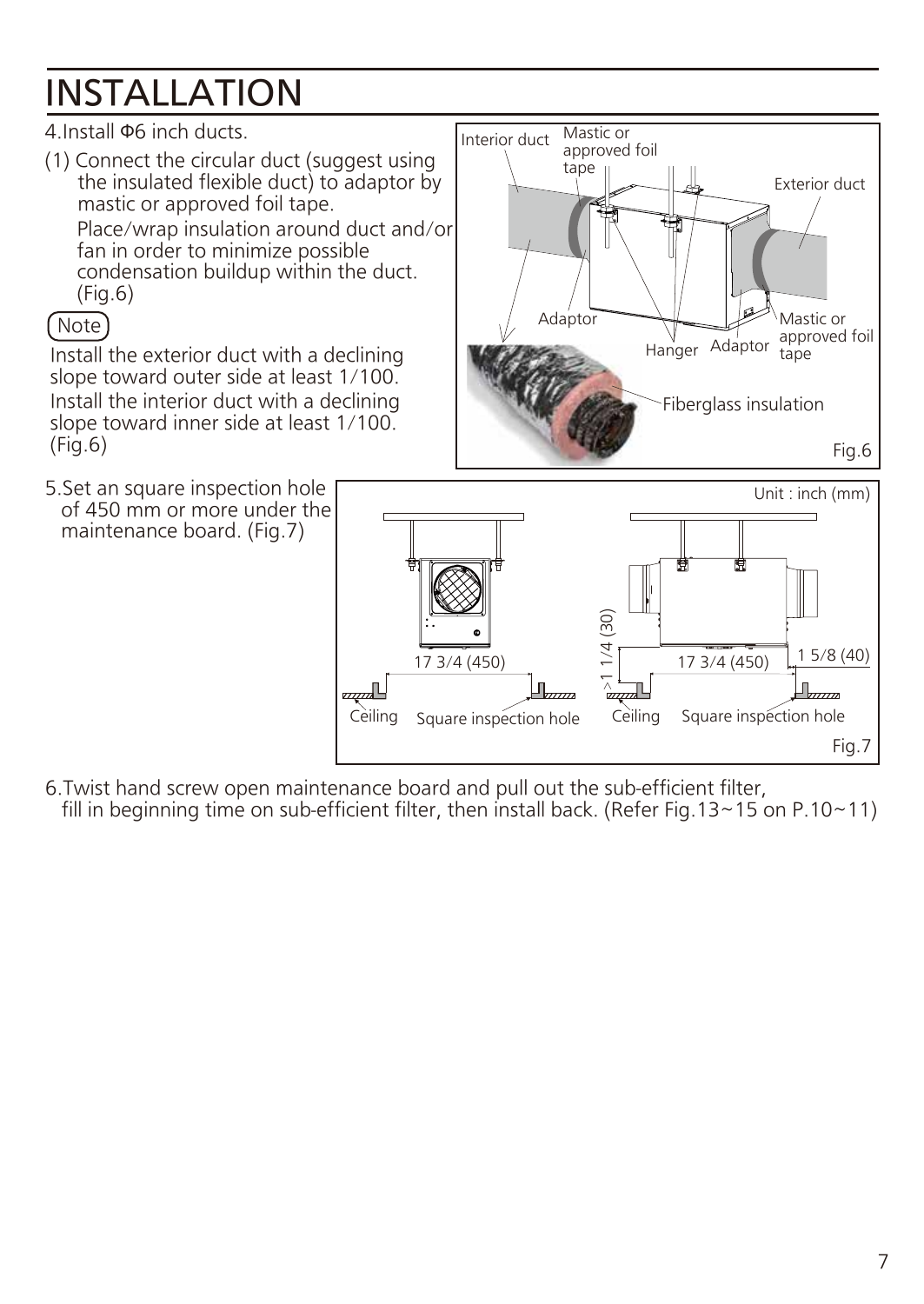# INSTALLATION

### 1-2 Install with the maintenance board towards side

### Note

This method can not applicable for ceiling with joists.

- 1. Fix the hangers (3 pcs) on fan body by screws. (Fig.8)
- 2.Install hanger bolts on ceiling, and put washers and nuts on bolts. (Hanger bolt, nut and washer should be M8-M10 and no provided.) (Fig.9)



3.Install the product on hanger bolts and fix the nuts tightly. (Fig.10)

#### Note

Please use the spirit level to adjust the body, to ensure that the height of the three spreaders within  $\pm$  2 mm.

4.Install the ducts. (It is same with step 4 in P.7)

5.Set an square inspection hole of 450 mm or more beside and below the maintenance board. (Fig.11)



6.Twist hand screw open maintenance board and pull out the sub-efficient filter, fill in beginning time on sub-efficient filter, then install back. (Refer Fig.13~15 on P.10~11)



Hanger (Fix by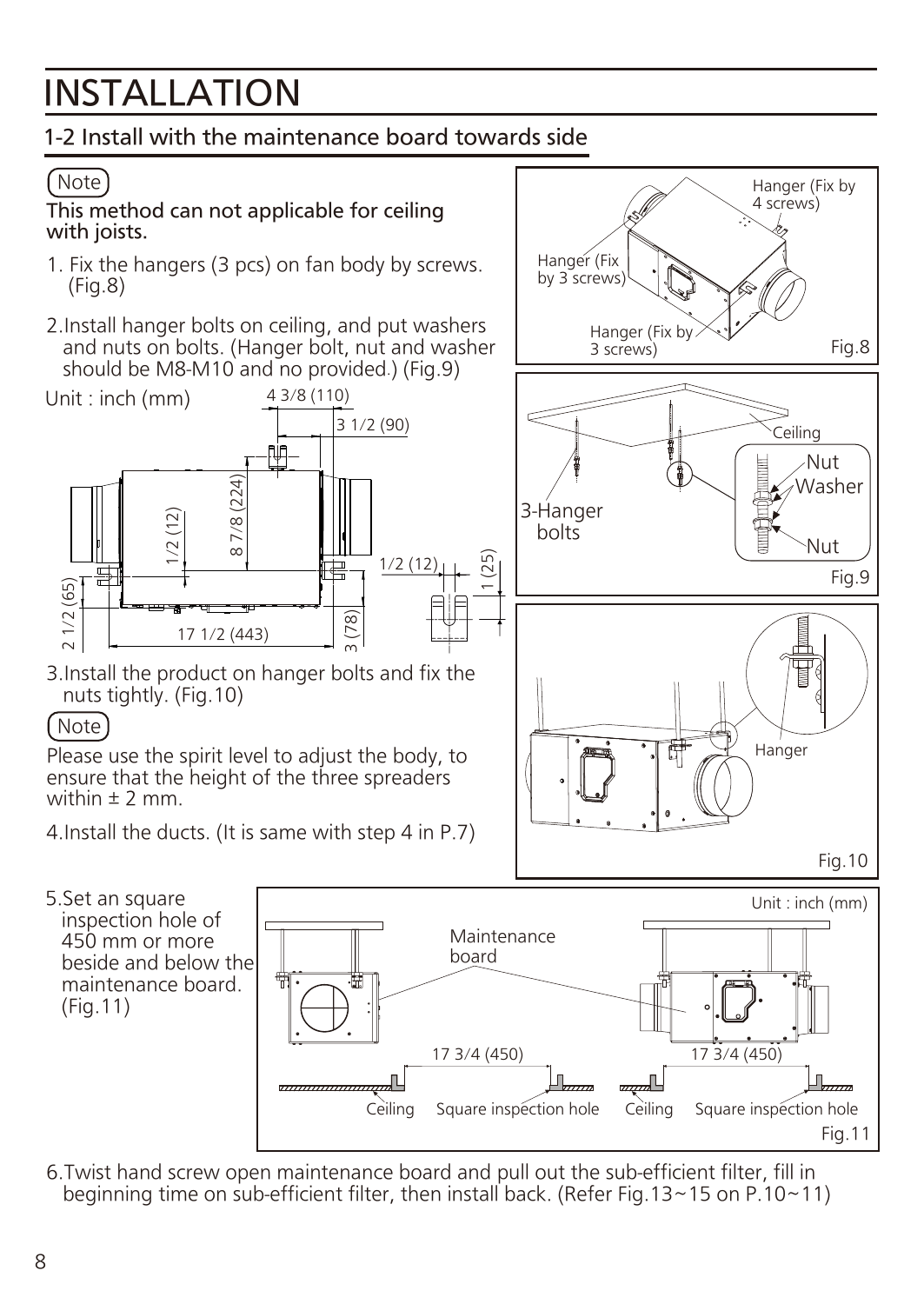### **OPERATION**



- stop for 60 minutes, then according to the detected value to determine whether to operate.
- If the switch is turned to OFF position, the humidity sensor detection function will be disabled.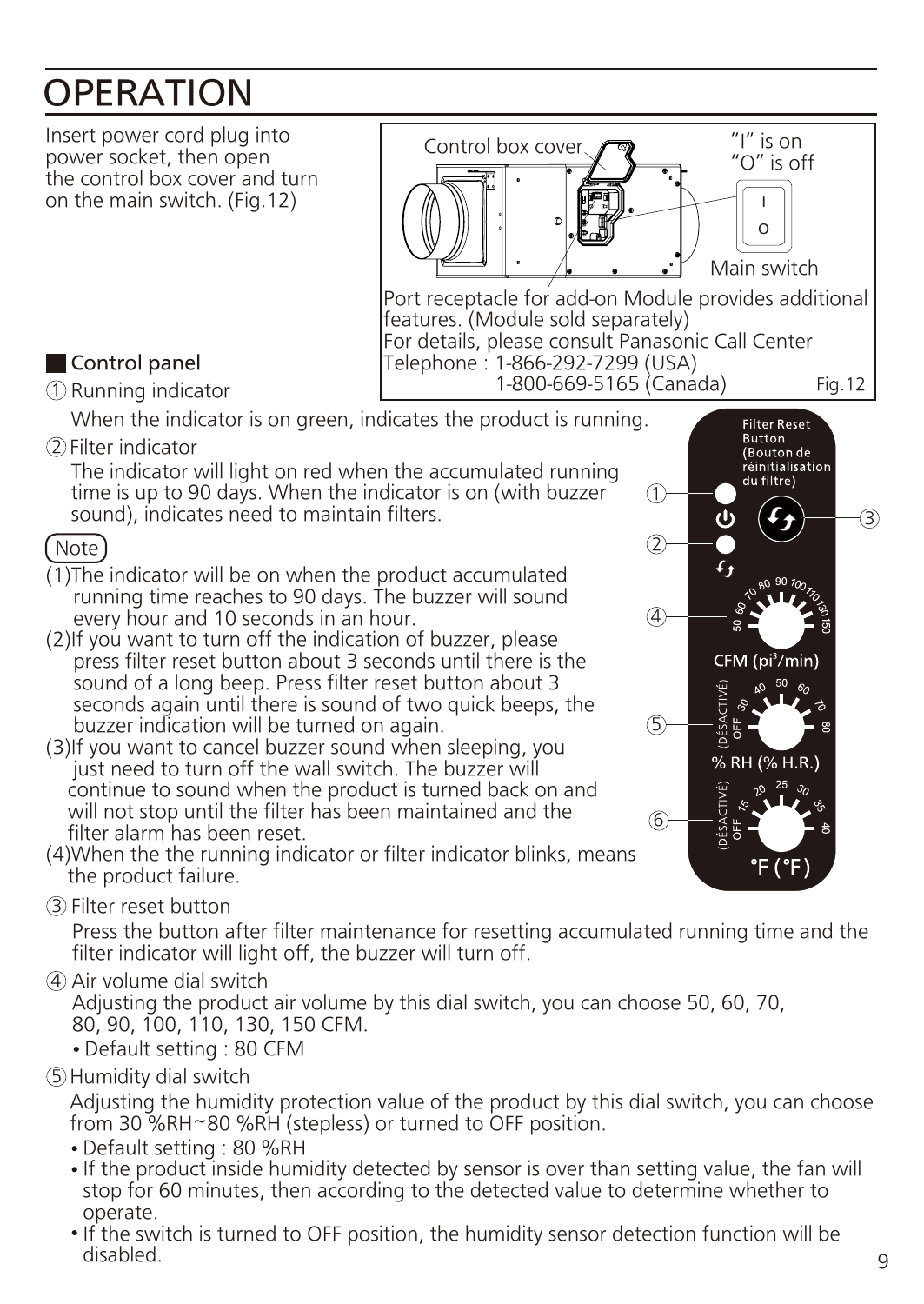### OPERATION

#### Temperature dial switch 6

Adjusting the temperature protection value of the product by this dial switch, you can choose  $15 \text{°F~40} \text{°F}$  (stepless) or turned to OFF position.

- Default setting : 15<sup>°</sup>F
- If the product inside temperature detected by sensor is lower than setting value, the fan will stop for 60 minutes, then according to the detected value to determine whether to operate.
- If the product inside temperature detected by sensor is higher than 95 °F (35 °C), the fan will stop for 60 minutes, then according to the detected value to determine whether to operate.
- If the switch is turned to OFF position, the temperature sensor detection function will be disabled.

#### Note

The humidity and temperature value detected by sensor may be different from outside.

### MAINTENANCE

# **A** CAUTION

To avoid injury or electric shock, turn off the main switch in control box to stop the fan before checking, cleaning or replacing filter.

To ensure product running normally, routine maintenance must be performed every 3 months.

Please wear gloves to avoid pinching fingers during maintenance.

When cleaning or replacing filters, dust, insects, etc. attached on the filters may fall. Please pay attention to the protection of eyes and so on.

- 1. Open the control box cover by twist hand 1 screw. (Fig.13)
	- 2)Turn off main switch. (Fig.13)
	- Twist hand screw open maintenance board. 3 (Fig.13)
- 2.Pull out the pre-filter, clean it with water once in 3 months when filter indicator lights on with buzzer sound "Pi-Pi-Pi-···". (Fig.14)



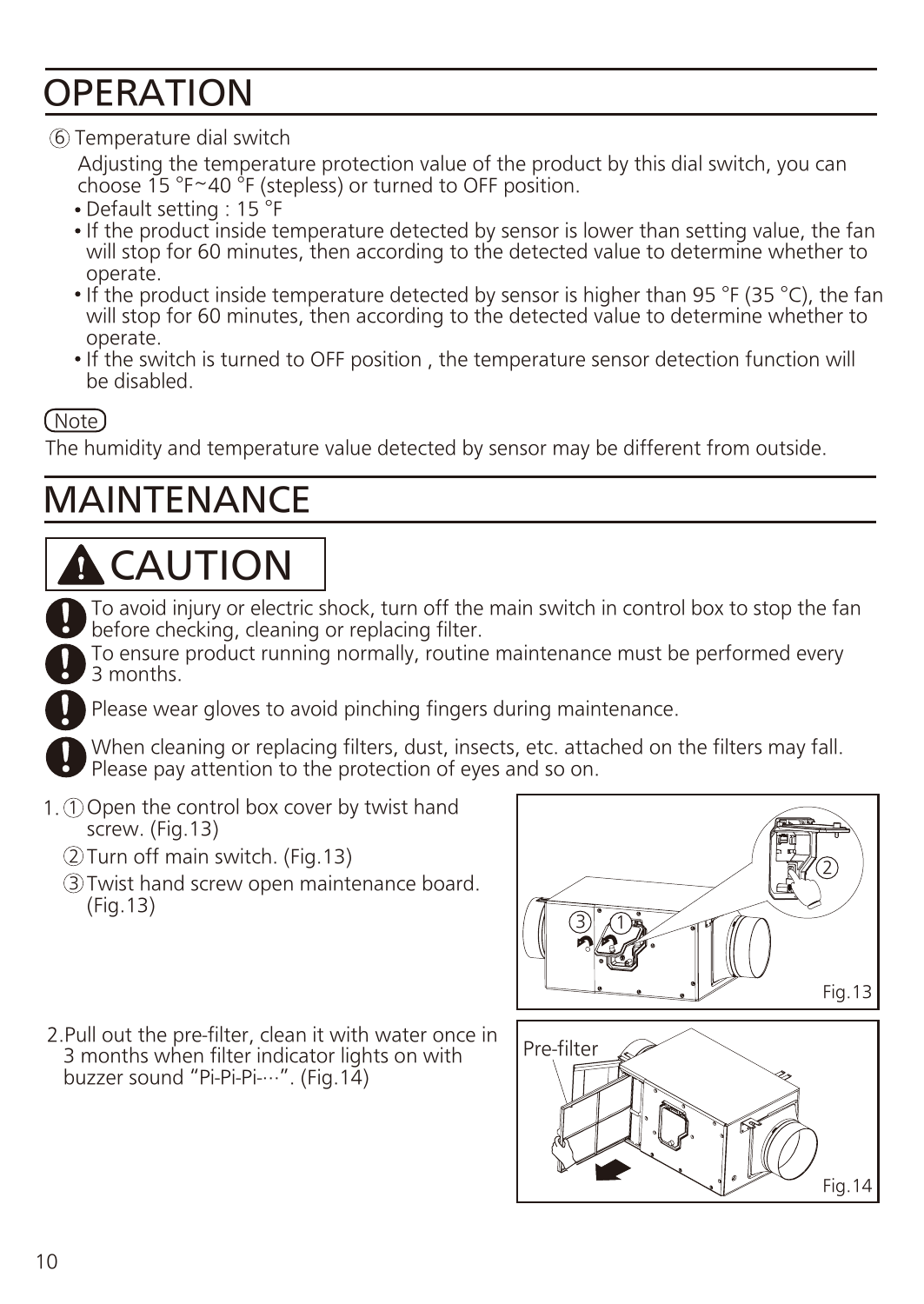### MAINTENANCE

3.Pull out the sub-efficient filter, clean it with vacuum cleaner once in 3 months when filter indicator lights on with buzzer sound "Pi-Pi-Pi-..." Replace it once in 6 months when filter indicator lights on with buzzer sound "Pi-Pi-Pi-...". (Fig.15)

#### Please fill in beginning time on new filter before replacing.

#### ( Note )

Please replace sub-efficient filter by Panasonic Model FV-FL0815NL1 or FV-FL1315NL1. If you do not use the Panasonic filter will result in poor performance.

- 4.Install back the filters and close the maintenance board by twist hand screw. Please make sure that the arrow direction on sub–efficient filter is same as the "Air flow" mark on name plate. (Fig.15)
- 5.Turn on main switch, press filter reset button with sound of "Pi-", then filter indicator and buzzer sound will be off. Close the control box cover by twist hand screw.(Fig.16)





### PRACTICAL GUIDE TO INSTALLATION

Properly insulate the area around the fan to minimize building heat loss and gain. (Fig.17) Loose fill or batt insulation can be placed directly over the fan housing in the attic. Our fans and fan/light combination units do not create excessive heat that is a common problem with recessed light fixtures or some competitor's fan/ light combination. Our efficient, cool-running motors and our fluorescent lamps do not create enough ambient heat to be subjected to these limitations. The ducting from this fan to the outside of the building has a strong effect on the air flow, noise and energy use of the fan. Use the shortest, straightest duct routing possible for



best performance, and avoid installing the fan with smaller ducts than recommended. Insulation around the ducts can reduce energy loss and inhibit mold growth. Fans installed with existing ducts may not achieve their rated air flow.